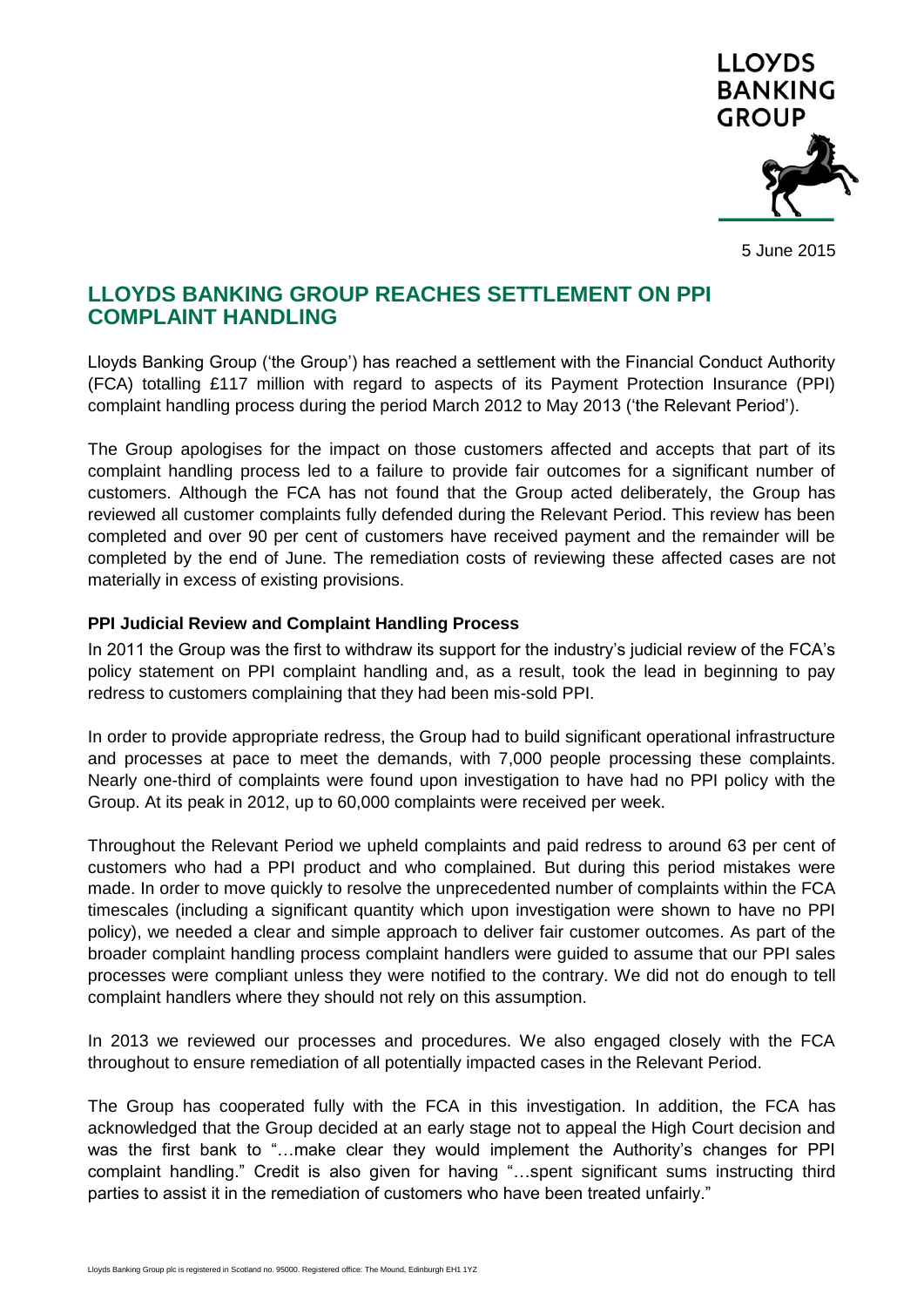The FCA also acknowledges that since 2011 the Group has made "…significant progress towards the fairer treatment of customers in its general complaint handling operation, in particular within its retail banking business."

Lord Blackwell, Chairman of Lloyds Banking Group said:

"We accept the FCA's findings and apologise to those customers who were impacted. Since 2011 the Group has made significant progress to strengthen the business. We are trying to get it right for our customers and to rebuild trust. But we do not get everything right. That means when we make mistakes, we will take responsibility for them. This is what we have done here. The Board remains fully committed to ensure everyone at Lloyds Banking Group puts customers at the heart of our business."

António Horta-Osório, Group Chief Executive of Lloyds Banking Group, said:

"In 2011 Lloyds led the industry in starting to redress customers who had been mis-sold PPI. We did this because we believed it was the right thing to do. When we began the remediation programme, it was thought this would cost the entire industry around £4.5 billion. To date the industry has set aside over £26 billion for PPI redress with the consequent impact on operational complexity and the significant administrative resources required.

Whilst our intentions were right, we made mistakes in our handling of some PPI complaints. I am very sorry for this. We have been working hard with the FCA to ensure all customers receive appropriate redress. That process is now substantially complete. We remain fully committed to improving our operational procedures and ensuring we do the right thing for our customers."

Martin Dodd, Customer Services Director of Lloyds Banking Group said:

"We have worked hard with the FCA to address our operational mistakes and to ensure customers haven't lost out. We have subsequently had our complaints handling process quality assured by an independent third party. Once we understood the issue we reviewed our processes and procedures and began to remediate all impacted customers.

Whilst during this period we continued to uphold and pay redress to around 63 per cent of customers who had a PPI product, it has meant re-reviewing all other cases against our new policy and paying back customers where appropriate. To date we have fully reviewed over 4.8 million PPI complaints, of which over 1.6 million had no PPI policy and have built a system with 7000 people processing these across multiple sites."

## **Adjustments to Deferred Bonus Awards**

On 27 February 2015, the Board decided to freeze the release of Shares in respect of Deferred Bonus Awards from 2012 and 2013 for all members of the Group Executive Committee and for some other senior executives until the conclusion of the investigation. It did this to retain flexibility to consider the release of these Shares at the conclusion of the investigation.

Given today's announcement the Board has now decided to make adjustments to payments due to the Group Executive Committee and for some other senior executives in recognition of their ultimate responsibility for oversight of the PPI operations. This will mean awarded but unvested bonuses totalling approximately £2.65 million in aggregate will be forfeited, subject to the process of individual representation.

In addition the Remuneration Committee has decided to reflect the impact of this fine as part of the Group's aggregate annual awards for 2015, and will make a reduction of around £30 million to the Group bonus pool in respect of the fine.